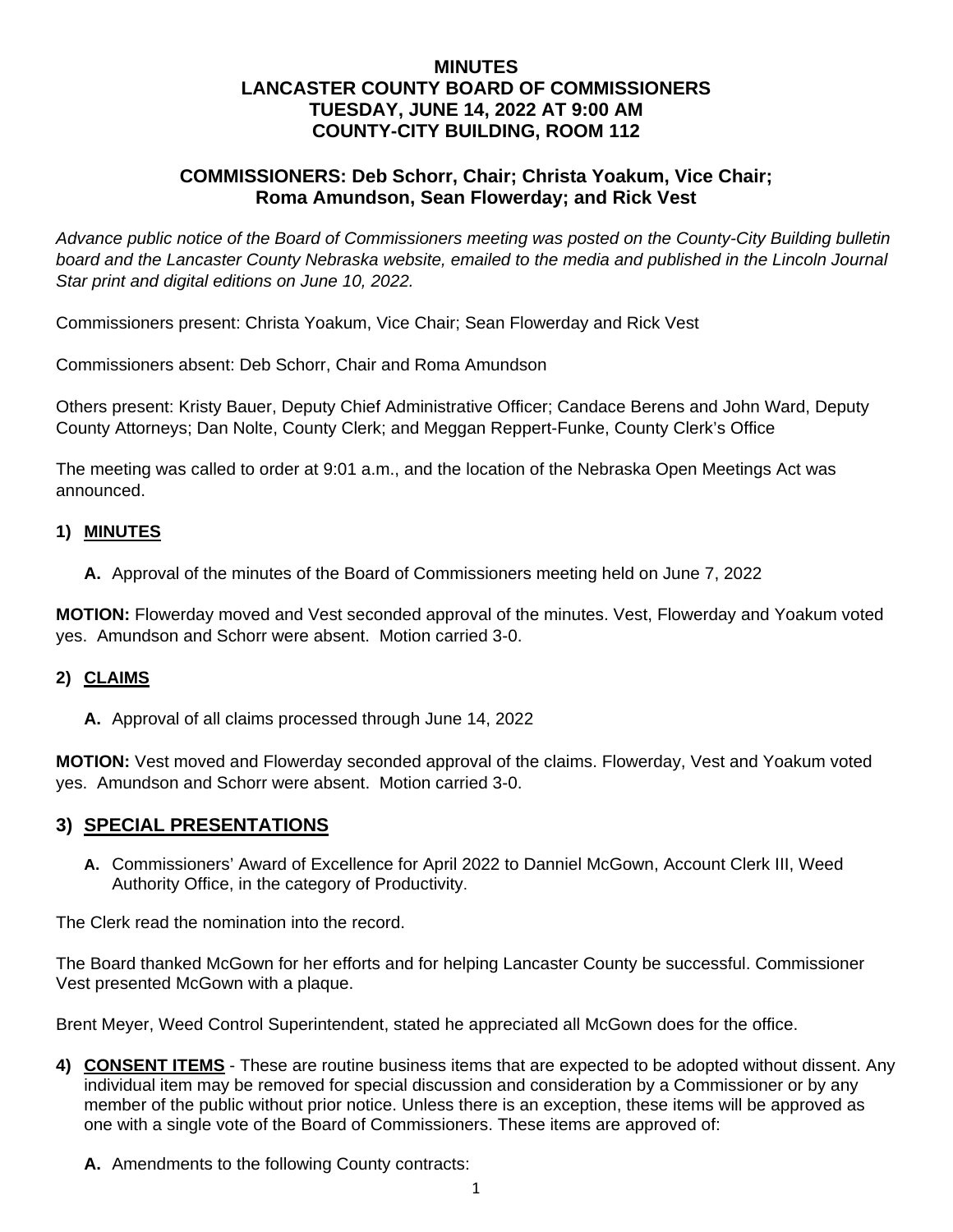- **1.** C-18-0424 with Fastenal Company for facilities maintenance and repair & operations (MRO) and industrial supplies (using the NASPO ValuePoint Contract 8497, State of Nebraska Participating Addendum No. 15002 (MOU026.) The amendment renews the contract from July 1, 2022 through June 30, 2023. The estimated cost to the County is not to exceed \$7,500.) (C-22-0440)
- **2.** C-18-0443 with Sid Tool Co., Inc. dba MSC Industrial Supply Co for facilities maintenance and repair & operations (MRO) and industrial supplies (using the NASPO ValuePoint Contract 8499, State of Nebraska Participating Addendum No. 15003 (MOU027). The amendment renews the contract from July 1, 2022 through June 30, 2023. The estimated cost to the County is not to exceed \$3,00.) (C-22-0441)
- **3.** C-18-0642 with Striv AV LLC for the annual supply of household miscellaneous batteries. (Quote No. 5909. The amendment increases the County's maximum expenditure by \$500 for the remainder of the current term with the revised the cost to County not to exceed \$3,500.) (C-22-0439)
- **4.** C-21-0380 with Keefe Commissary Network for a price increase on the County Corrections Commissary Services (Bid No. 21-079). (C-22-0443)
- **B.** Right-of-way contracts with the following:
	- **1.** Darlis K. Porter, South 134th and Pine Lake Road, in the amount of \$1,675. (Project 21-42 / Q-110 (C-22-0446)
	- **2.** Nathaniel L. Grant Irrevocable Trust, Northwest 48th Street and West Branched Oak Road, in the amount of \$775. (Project 21-22 -C300) (C-22-0447)
- **C.** Change Order #1 to County Contract C-22-0216 with Constructors Inc., to extend the project completion date. (C-22-0445)
- **D.** Setting the following public hearings at 9:00 a.m., in Room 112 of the County-City Building (555 S. 10<sup>th</sup>) Street, Lincoln, NE) as follows:
	- **1.** Tuesday, June 21, 2022 to amend the appropriations for the County/City Property Management Fund.
	- **2.** Tuesday, June 28, 2022 on Text Amendment 22002, Enforcement Revocation and Cancellation of Special Permits of the Lancaster County Zoning Regulations.
	- **3.** Tuesday, June 28, 2022 on Miscellaneous 22007, request to vacate Eden Acres Addition final plat, on 4770 Agnew Road.

**MOTION:** Vest moved and Flowerday seconded approval of the consent items. Flowerday, Vest and Yoakum voted yes. Amundson and Schorr were absent. Motion carried 3-0.

# **5) PUBLIC HEARING**

**A.** Request a request from the Director of Building and Safety to revoke Special Permit No. 17027 by rescinding County Resolution No. R-17-0068, Tallgrass Hills Community Unit Plan on property generally located at Southwest 98th Street and West Yankee Hill Road. (See correlating Item 6A)

The Chair opened the public hearing.

Tom Cajka, Lincoln-Lancaster County Planning Department, was administered the oath. He stated this item is to rescind Special Permit No. 17027 that was approved in September, 2017. The owner/developer no longer would like to proceed with the five lot Community Unit Plan (CUP) and has submitted a Final Ag Preservation Plat for four lots. Cajka added since a final plat needs to be in conformance with any approved preliminary special permits, the final plat cannot be approved until this special permit has been rescinded.

In response to Vest's inquiry, Cajka stated the Lincoln-Lancaster County Planning Department recommends rescinding Special Permit No. 17027.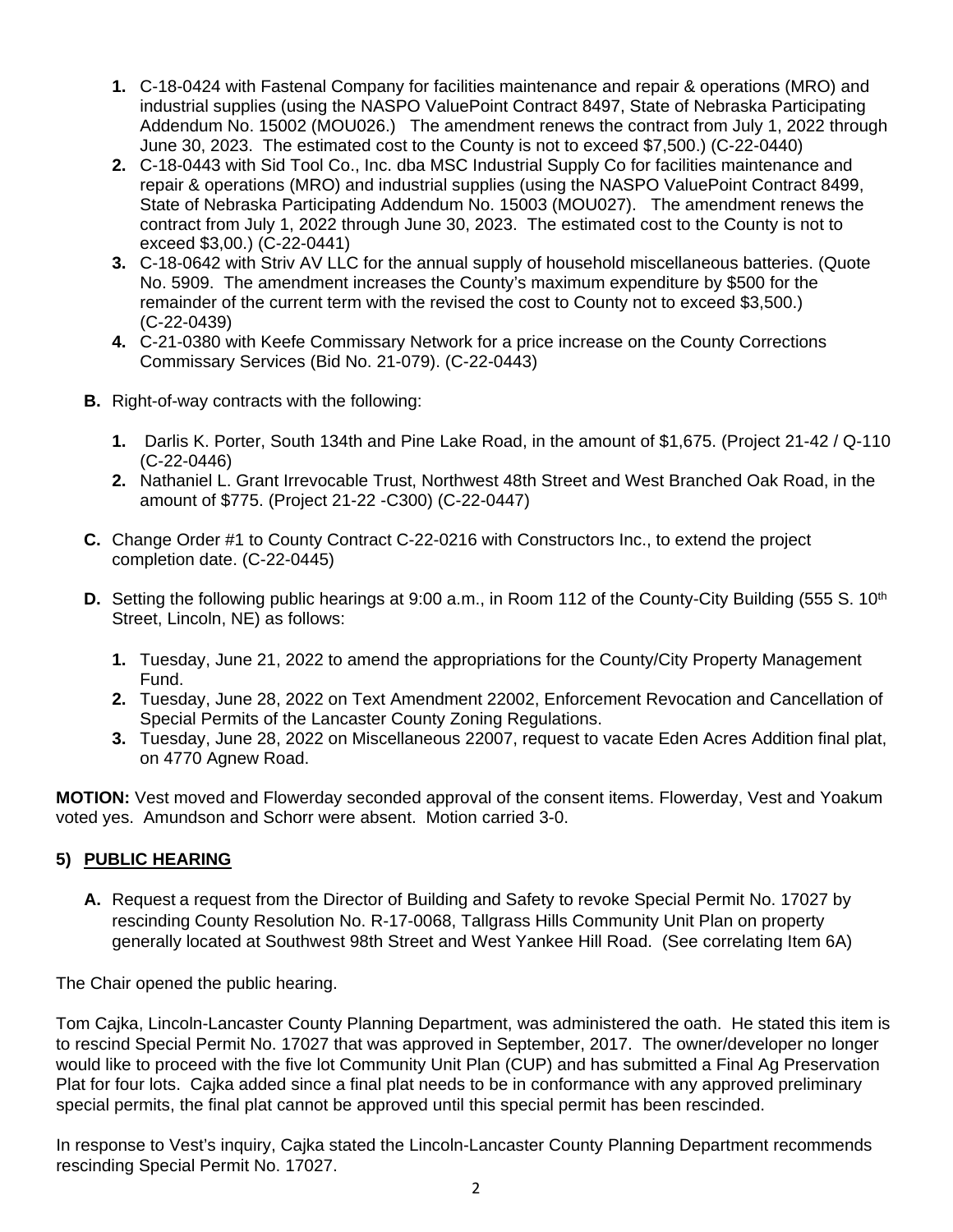Mike Eckert, owner of Civil Design Group, Inc., was administered the oath. He stated the 2017 project was done by another engineering firm. Due to Covid, the CUP project slowed down and the Tallgrass Hills Community would now like to submit an Agricultural Preservation Plat plan.

It was noted that there is a legal civil matter between the applicant and a neighbor which will be addressed in District Court. Eckert clarified that rescinding the Special Permit would have no effect on the civil matter.

Jim Luers, owner of Tallgrass Hills LLC, was administered the oath. He stated as the original applicant he supported the revocation of Special Permit No. 17027. He added a final plat would be submitted later.

No one appeared to testify in opposition or in a neutral position.

Cajka clarified that final plats are approved by the County Planning Director.

The Chair closed the public hearing.

#### **6) NEW BUSINESS**

**A.** Resolution in the matter of rescinding County Resolution No. R-17-0068, which granted Special Permit No. 17027, Community Unit Plan on property generally located at Southwest 98th Street and West Yankee Hill Road. (R-22-0040)

**MOTION:** Vest moved and Flowerday seconded approval of the resolution. Flowerday, Vest and Yoakum voted yes. Amundson and Schorr were absent. Motion carried 3-0.

**B.** Resolution certifying proper completion of county structures C005545810 and C005516825 to the State of Nebraska, Department of Transportation pursuant to the County Bridge Match Program Agreement, County Contract C-20-0184. (R-22-0041)

**MOTION:** Vest moved and Flowerday seconded approval of the resolution. Vest, Flowerday and Yoakum voted yes. Amundson and Schorr were absent. Motion carried 3-0.

**C.** Designation of Jeff Kimble as County Purchasing Agent, effective May 31, 2022.

Jeff Kimble, County Purchasing Agent, provided a brief statement regarding his qualifications and background.

**MOTION:** Flowerday moved and Vest seconded approval of the designation. Flowerday, Vest and Yoakum voted yes. Amundson and Schorr were absent. Motion carried 3-0.

**D.** Interlocal Agreement between Lancaster County, City of Lincoln, and Lincoln Airport Authority to allow Lincoln Airport Authority to offer financial incentives to airlines in the form of Minimum Revenue Guarantees. Lancaster County grants \$1,500,000 in American Rescue Plan Act (ARPA) funds to Lincoln Airport Authority. (C-22-0434)

Candace Berens, Deputy County Attorney, stated this agreement protects the County's interest on how the money could be used. The money will be used as an incentive to benefit the community by attracting new routes, airlines and carriers to the Lincoln Airport.

**MOTION:** Vest moved and Flowerday seconded approval of the agreement. Flowerday, Vest and Yoakum voted yes. Amundson and Schorr were absent. Motion carried 3-0.

**E.** Agreement with the Nebraska Administrative Office of the Courts & Probation for two probation officers to provide presentence investigation report services. The County will pay up to \$66,623 for the services. (The term of the agreement is July 1, 2022 through June 30, 2023.) (C-22-0442)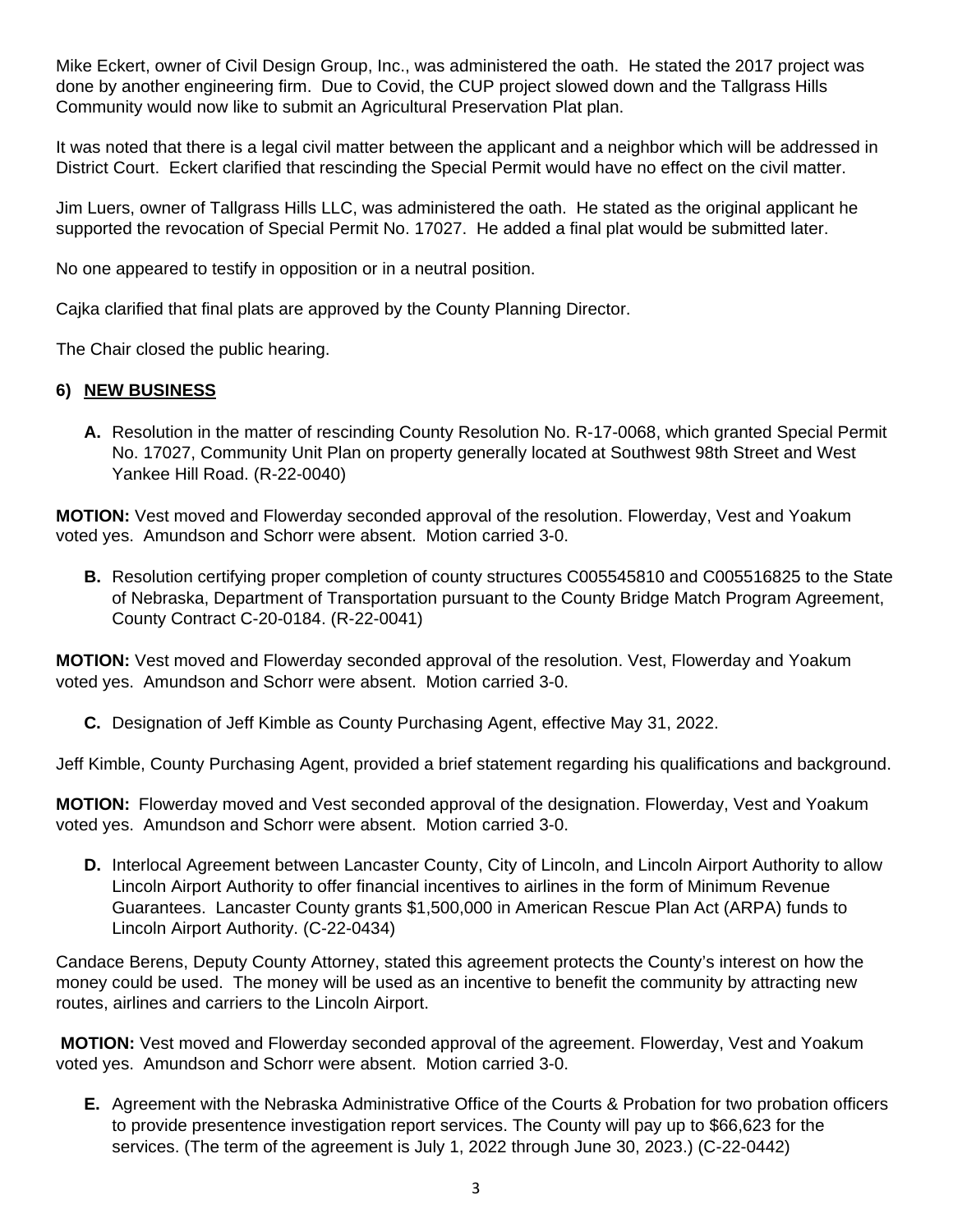**MOTION:** Vest moved and Flowerday seconded approval of the agreement. Flowerday, Vest and Yoakum voted yes. Amundson and Schorr were absent. Motion carried 3-0.

**F.** Agreement with the Nebraska Commission for the Blind and Visually Impaired for the Lancaster County Records Management Department to serve as a training site. Term of the agreement is June 20, 2022 through July 29, 2022. (C-22-0433)

**MOTION:** Flowerday moved and Vest seconded approval of the agreement. Vest, Flowerday and Yoakum voted yes. Amundson and Schorr were absent. Motion carried 3-0.

- **G.** Grant contracts using ARPA (American Rescue Plan Act) funds with the following (for the term of March 1, 2022, through June 30, 2026):
	- **1.** Community Catholic Social Services in the amount of \$226,000 (C-22-0429)
	- **2.** Cultural Center of Lincoln in the amount of \$3,500,000 (C-22-0430)
	- **3.** HopeSpoke in the amount of \$70,000 (C-22-0431)

**MOTION:** Vest moved and Flowerday seconded approval of the grant contracts. Flowerday, Vest and Yoakum voted yes. Amundson and Schorr were absent. Motion carried 3-0.

- **H.** Grant awards and sub-awards (using the Nebraska Commission on Law Enforcement and Criminal Justice Community-based Juvenile Services Aid Grant for the term of July 1, 2022, through June 30, 2023) with the following:
	- **1.** Donald P Belau PhD for the Crisis Response program in the amount of \$6,000 (C-22-0435)
	- **2.** HopeSpoke for the Diversion Evaluation program in the amount of \$5,605 (C-22-0436)

**MOTION:** Flowerday moved and Vest seconded approval of the grant awards. Flowerday, Vest and Yoakum voted yes. Amundson and Schorr were absent. Motion carried 3-0.

**I.** Designate Array Environmental, Inc. to receive reimbursement from the Nebraska Department of Environmental Quality for remedial action taken concerning underground storage tanks and petroleum release at the Lancaster Patrol Station located at 14775 5th Street in Raymond, NE. The reimbursement amount is \$26,101.69.

John Berry, County Engineering Chief Deputy Surveyor, stated the reimbursement to Array Environmental, Inc., is related to testing underground storage tanks for the Engineering Department.

**MOTION:** Vest moved and Flowerday seconded approval of the designation. Flowerday, Vest and Yokum voted yes. Amundson and Schorr were absent. Motion carried 3-0.

**J.** Recommendation from the Purchasing Agent and County Engineer to award a contract to Dynamic Dirtworks & Demolition LLC for channel repair of Concrete Box Culvert M-73 in the amount of \$65,424. (Project 21-56, Bid 22-137) (B-22-137)

Berry stated the contract is for riverbank stabilization and erosion control for Box Culvert M-73 that is on the County border.

**MOTION:** Flowerday moved and Vest seconded approval of the recommendation. Vest, Flowerday and Yoakum voted yes. Amundson and Schorr were absent. Motion carried 3-0.

**K.** Recommendation from the Purchasing Agent and County Engineer to award and execute a purchase order to Ace Eaton Metals for three (3) culverts in the amount of \$89,417.20. (Bid 22-111) (C-22-0437)

Berry stated items 6 K and L are recommendations to purchase culvert pipes.